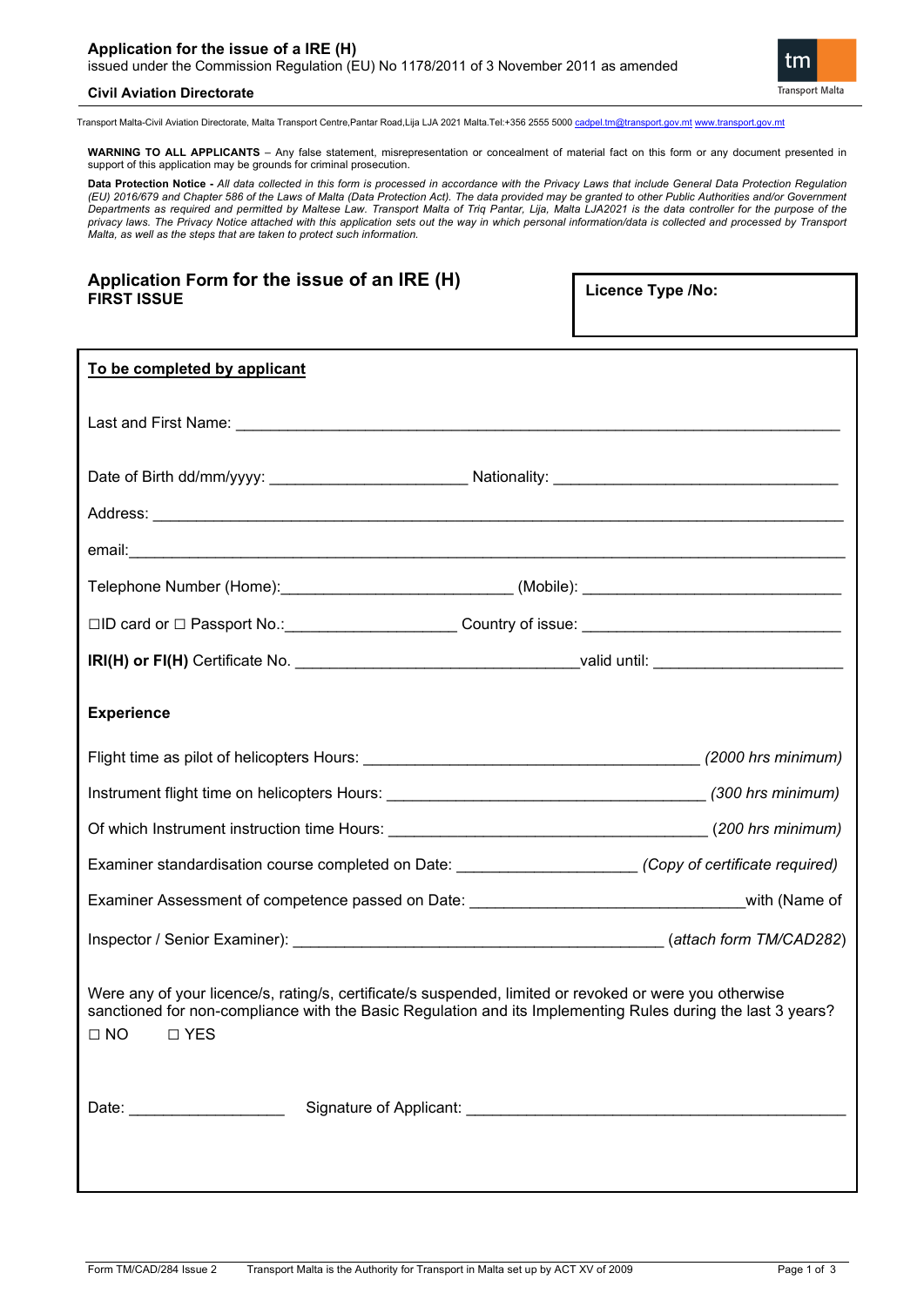## **Civil Aviation Directorate**

Transport Malta-Civil Aviation Directorate, Malta Transport Centre,Pantar Road,Lija LJA 2021 Malta.Tel:+356 2555 5000 [cadpel.tm@transport.gov.mt](mailto:cadpel.tm@transport.gov.mt) [www.transport.gov.mt](http://www.transport.gov.mt/)

| ubmission Instructions                                                 | <b>Office</b><br><b>Use Only</b> |  |
|------------------------------------------------------------------------|----------------------------------|--|
| ocuments required:                                                     |                                  |  |
| 1. A copy of the Certificate for the Examiners Standardisation Course. |                                  |  |
| 2. Log Book showing flight instruction as IRI(H) certified by the ATO. | $^\copyright$                    |  |
| 3. Copy of Licence held.                                               | ③                                |  |
| 4. Copy of the IRI(H) Certificate                                      |                                  |  |

|  | <b>Submission Instructions</b> |
|--|--------------------------------|
|--|--------------------------------|

5. Copy of Medical certificate

## **Documents required:**

6. Assessment of Competence Form (TM/CAD/282)

7. Copy of your Criminal Record (not older than 3 months)

# **It is important to send all the documents to avoid a delay in the issue of the rating.**

# **Transport Malta – Civil Aviation Directorate Bank Details:**

Bank Name: Bank of Valletta Bank Branch: Naxxar Bank Address: 38, Triq tal-Labour, Naxxar NXR 9020 Bank's BIC Code: VALLMTMT Sort Code: 22013 Account Holder: Transport Malta – Civil Aviation Directorate Account No: 12000580013 IBAN No: MT13VALL 22013 0000 000 12000 5800 13

**Fee**: The applicable fee in the Malta Air Navigation Order / Scheme of Charges on the Transport Malta website has to be submitted with the application.

**Queries**: If you need additional information send an email to [cadpel.tm@transport.gov.mt](mailto:cadpel.tm@transport.gov.mt) to the attention of

**Personnel Licensing Section, Transport Malta Civil Aviation Directorate** - giving your contact telephone number.

Send completed form to:

**Transport Malta-CAD, Personnel Licensing Section, Pantar Road, Lija, LJA 2021, Malta**



ග

 $\circled6$ 

⑦